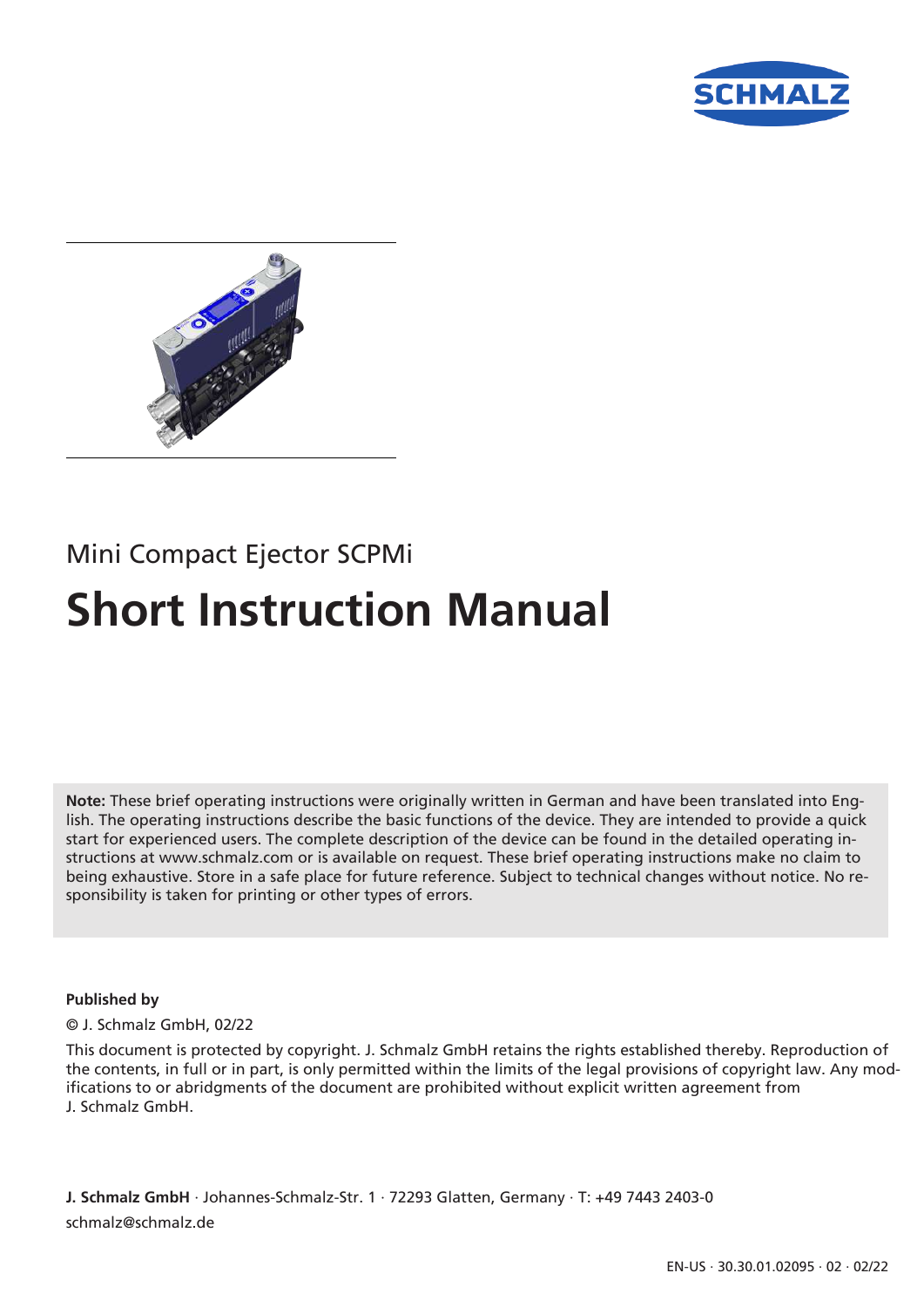# **1 Product Description**

#### **1.1 Operating Modes**

If the ejector is connected to the supply voltage, it is ready for operation. This is the normal operating mode, in which the ejector is operated by the system controller.

The ejector is parameterized via the available menus or via IO-Link.

The following operating modes are available during the setup process:

- Setting mode (only via IO-Link) and
- Manual mode

#### **1.2 Ejector Structure**



- 
- 2 Vacuum connection (marking 2) 7 Silencer (marking 3)
- 3 NFC symbol (product is equipped with an NFC interface)
- 4 Operating and display elements 19 2x mounting hole
- 5 M8 electrical connection, 6-pole
- 1 Compressed air connector (marking 1)  $\vert$  6 Optional: Compressed air connector for separate blow-off EB (marking 1A)
	-
	- 8 Valve screw for blow off volume flow
	-

# **2 General parameters**

| <b>Parameter</b>                      | <b>Version</b> | Symbol                      | <b>Limit value</b> |                    |                 | Comment                |
|---------------------------------------|----------------|-----------------------------|--------------------|--------------------|-----------------|------------------------|
|                                       |                |                             | min.               | optimum            | max.            |                        |
| Working tempera-<br>ture              |                | $T_{amb}$                   | $0^\circ$ C        |                    | $+50^{\circ}$ C |                        |
| Storage tempera-<br>ture              |                | $\mathsf{T}_{\mathsf{sto}}$ | $-10^{\circ}$ C    |                    | $60^\circ$ C    |                        |
| Humidity                              |                | $H_{rel}$                   | 10% r.h.           |                    | 85% r.h.        | Free from condensation |
| Degree of protec-<br>tion             |                |                             |                    |                    | <b>IP40</b>     |                        |
| Operating pressure<br>(flow pressure) | 03             | P                           | 2 bar              | 4 bar              | 6 bar           |                        |
|                                       | 05             | P                           | 3.5 <sub>bar</sub> | 4 bar              | 6 bar           |                        |
|                                       | 07             | P                           | 3.5 <sub>bar</sub> | 4 bar              | 6 bar           |                        |
|                                       | 10             | P                           | 3.5 <sub>bar</sub> | 4.5 <sub>bar</sub> | 6 bar           |                        |
|                                       | 12             | P                           | 3.5 <sub>bar</sub> | 4.5 <sub>bar</sub> | 6 bar           |                        |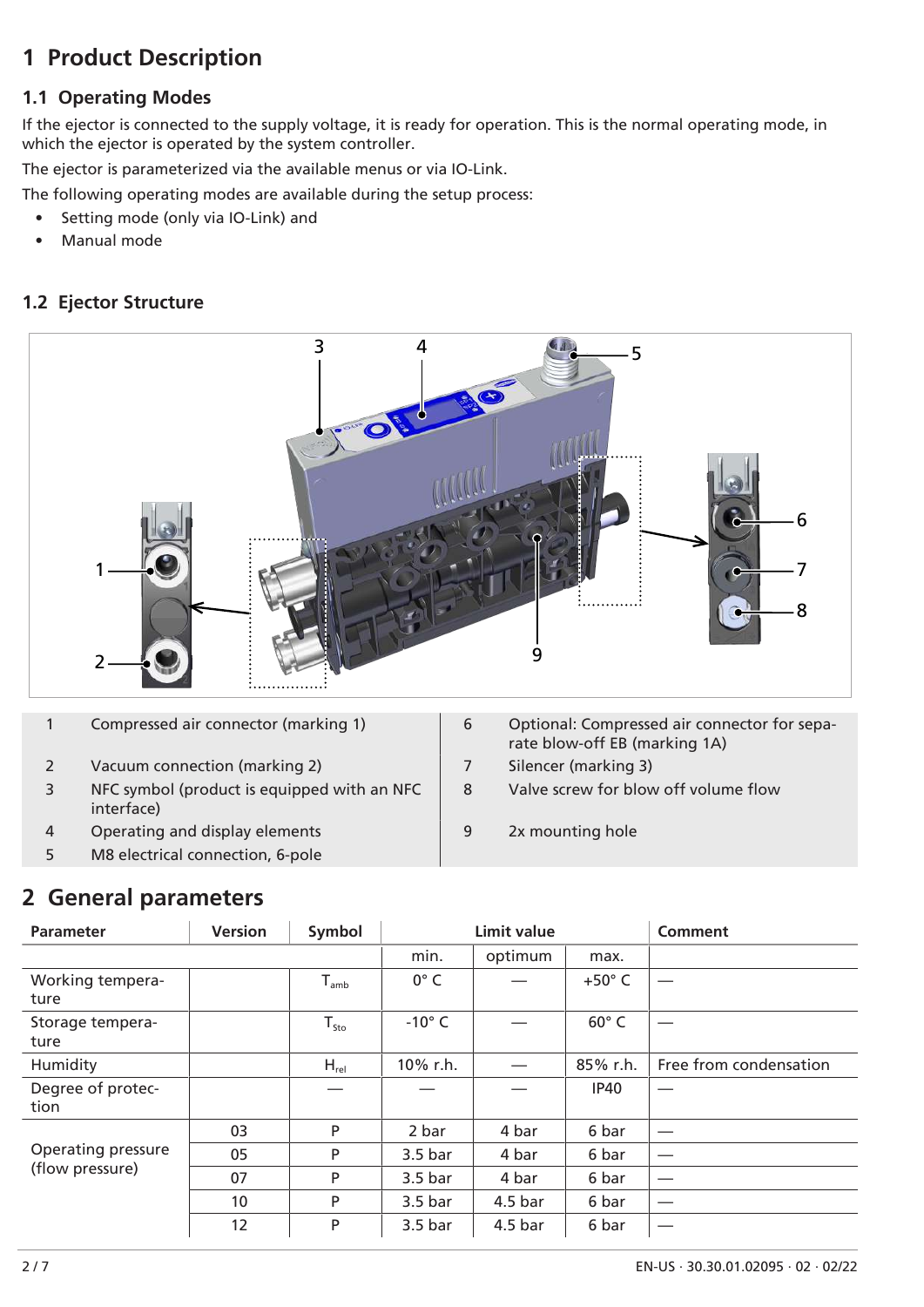| <b>Parameter</b> | Version                                                                                                                  | Symbol | Limit value | Comment |
|------------------|--------------------------------------------------------------------------------------------------------------------------|--------|-------------|---------|
| Operating medium | $\vert$ Air or neutral gas, filtered to 5 µm, without oil, class 3-3-3 compressed air quality in acc.<br>with ISO 8573-1 |        |             |         |

# **3 Electrical Parameters**

| Supply voltage                      | DC 24 V $\pm$ 10% (PELV <sup>1)</sup> )   |                             |                          |  |
|-------------------------------------|-------------------------------------------|-----------------------------|--------------------------|--|
| <b>Polarity reversal protection</b> | Yes                                       |                             |                          |  |
| <b>Current consumption</b>          |                                           | Typical current consumption | Max. current consumption |  |
| (at 24 V)                           | $SCPMi - xx - NC$                         | 50 mA                       | 70 mA                    |  |
|                                     | $SCPMi - xx - NO$                         | 75 mA                       | $115 \text{ mA}$         |  |
| <b>NFC</b>                          | NFC Forum Tag type 4                      |                             |                          |  |
| <b>IO-Link</b>                      | IO-Link 1.1 Baud rate COM2 (38.4 Kbits/s) |                             |                          |  |

 $1)$  The power supply must correspond to the regulations in accordance with EN60204 (protected extra-low voltage).

# **4 Operating and Menu Concepts**

The ejector is operated using two buttons on the foil keypad:





Navigation is divided into three menus:

- The main menu: for standard applications
- The Extended Functions (EF) menu: for applications with special requirements
- The Info menu (INF): for reading out system data such as counters, the software version, etc.

The following information can be shown on the display:

- The current vacuum measurement value
- The selected menu item
- The settings
- Error messages in the form of error codes

The operating menu's home screen shows the currently measured vacuum level in the selected display unit. The measured value is displayed as positive compared to the ambient air pressure.

#### **4.1 Displaying the Basic Settings (Slide Show)**

When you press the **button from the home screen, the following parameters are automatically displayed one** after the other on the display (slide show):

- The vacuum unit
- The current operating mode  $(5 \nI)$  or  $(7L)$
- The currently activated production setup profile (P-0 to P-3)
- The value of switching point SP1
- The value of reset point rP1
- The value of switching point SP2
- The value of reset point rP2
- The supply voltage US

The display cycle returns to the vacuum display after a complete cycle or can be canceled at any time by pressing any button.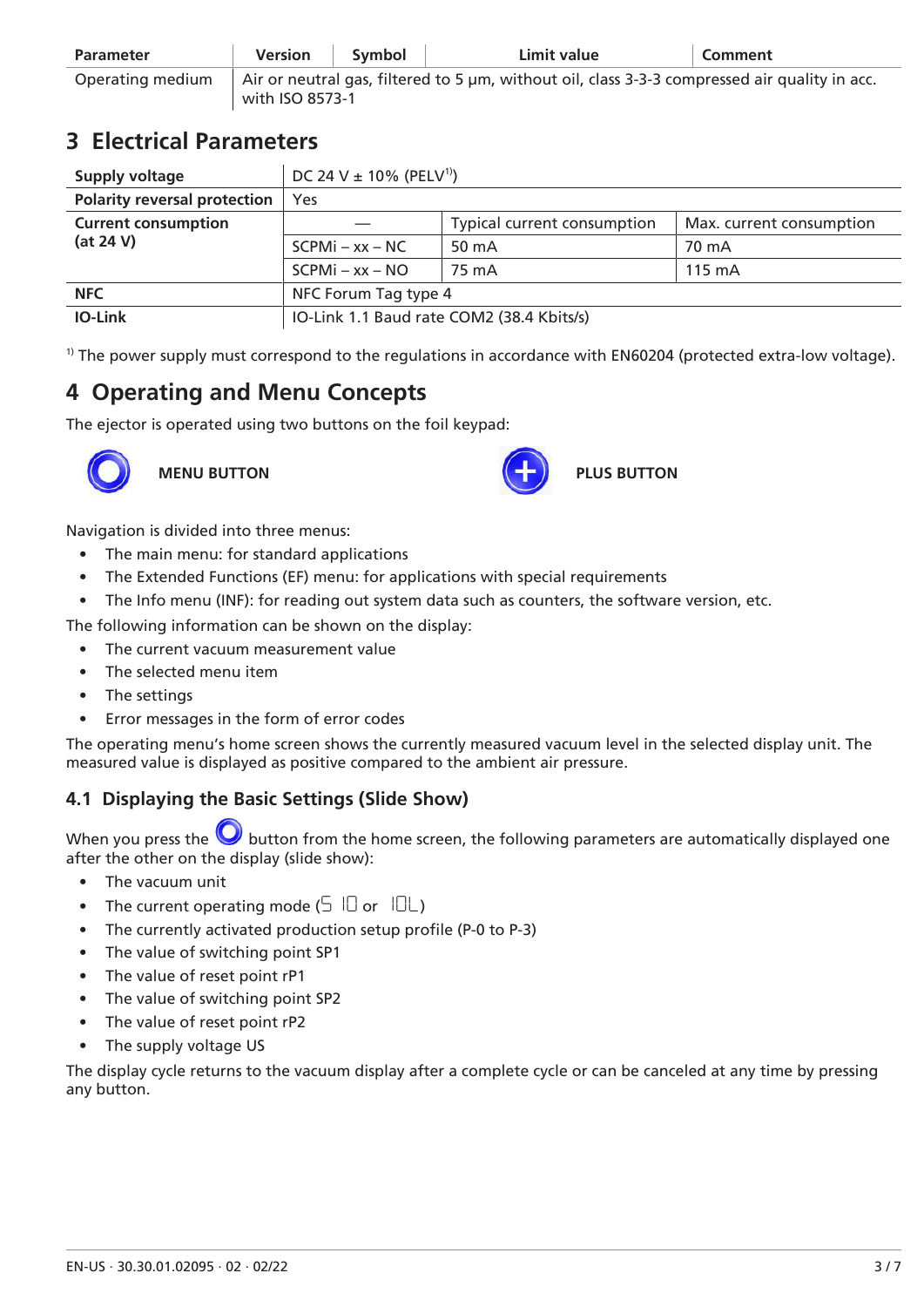#### **4.2 Functions in the Main Menu**

The following table shows an overview of the display codes and parameters in the main menu:

| <b>Display</b><br>code | <b>Parameter</b>                       | <b>Explanation</b>                                                                                                                                    |  |
|------------------------|----------------------------------------|-------------------------------------------------------------------------------------------------------------------------------------------------------|--|
| SP I                   | Switching point 1                      | Value at which the control function deactivates<br>(only active if $[\Box \Box \Box] = [\Box \Box]$ )                                                 |  |
| $\subset$ $\Box$       | Reset point 1                          | Reset value 1 for the control function                                                                                                                |  |
| SP2                    | Switching point 2                      | Switching value for the "Parts control" signal                                                                                                        |  |
| HP2.                   | Reset point 2                          | Reset value 2 for the "Parts control" signal                                                                                                          |  |
| EЫL                    | Blow off time                          | Setting of the blow-off time for time-controlled blow-off                                                                                             |  |
| cAL                    | Zero-point adjustment<br>(calibration) | Calibrate vacuum sensor, zero point = ambient pressure                                                                                                |  |
| ΕF                     | <b>Extended functions</b>              | Open the "Extended Functions" submenu                                                                                                                 |  |
| <b>INF</b>             | Information                            | Open the "Information" submenu                                                                                                                        |  |
| inni                   | Incorrect                              | The entered value is not within the permissible value range.<br>This is an informational message that appears if incorrect information is<br>entered. |  |

#### **4.3 Changing the Parameters of the Main menu**

If you wish to change values, e.g. the switching points, you have to enter the new value digit by digit.

- 1. Use the **b** button to select the desired parameter.
- 2. Confirm using the **button**.
	- $\Rightarrow$  The value that is currently set is displayed and the first digit flashes.
- 3. Use the **b** button to change the value. The value increases by 1 each time that the button is pressed. After

9, the counter goes back to 0 when the button is pressed.

4. Press the  $\bigcup$  button to save the modified value.

 $\Rightarrow$  The first digit is accepted and the second digit flashes.

- 5. Use the **b** button to set the second digit.
- 6. Press the  $\bigcirc$  button to save the modified value.
	- $\Rightarrow$  The second digit is accepted and the third digit flashes.
- 7. Use the **b** button to set the third digit.
- 8. Press the  $\bigcirc$  button to save the modified value.
- If the entered value is within the permissible value range, it is accepted and the modified parameter is displayed.
- $\Rightarrow$  If the entered value is not within the permissible value range, this is briefly indicated on the display  $\lceil \ln \zeta \rceil$ and the new value is not accepted.

If input is interrupted for longer than 1 minute or if no input is made, the measurement screen is automatically displayed.

# **5 Checking the Delivery**

The scope of delivery can be found in the order confirmation. The weights and dimensions are listed in the delivery notes.

- 1. Compare the entire delivery with the supplied delivery notes to make sure nothing is missing.
- 2. Damage caused by defective packaging or occurring in transit must be reported immediately to the carrier and J. Schmalz GmbH.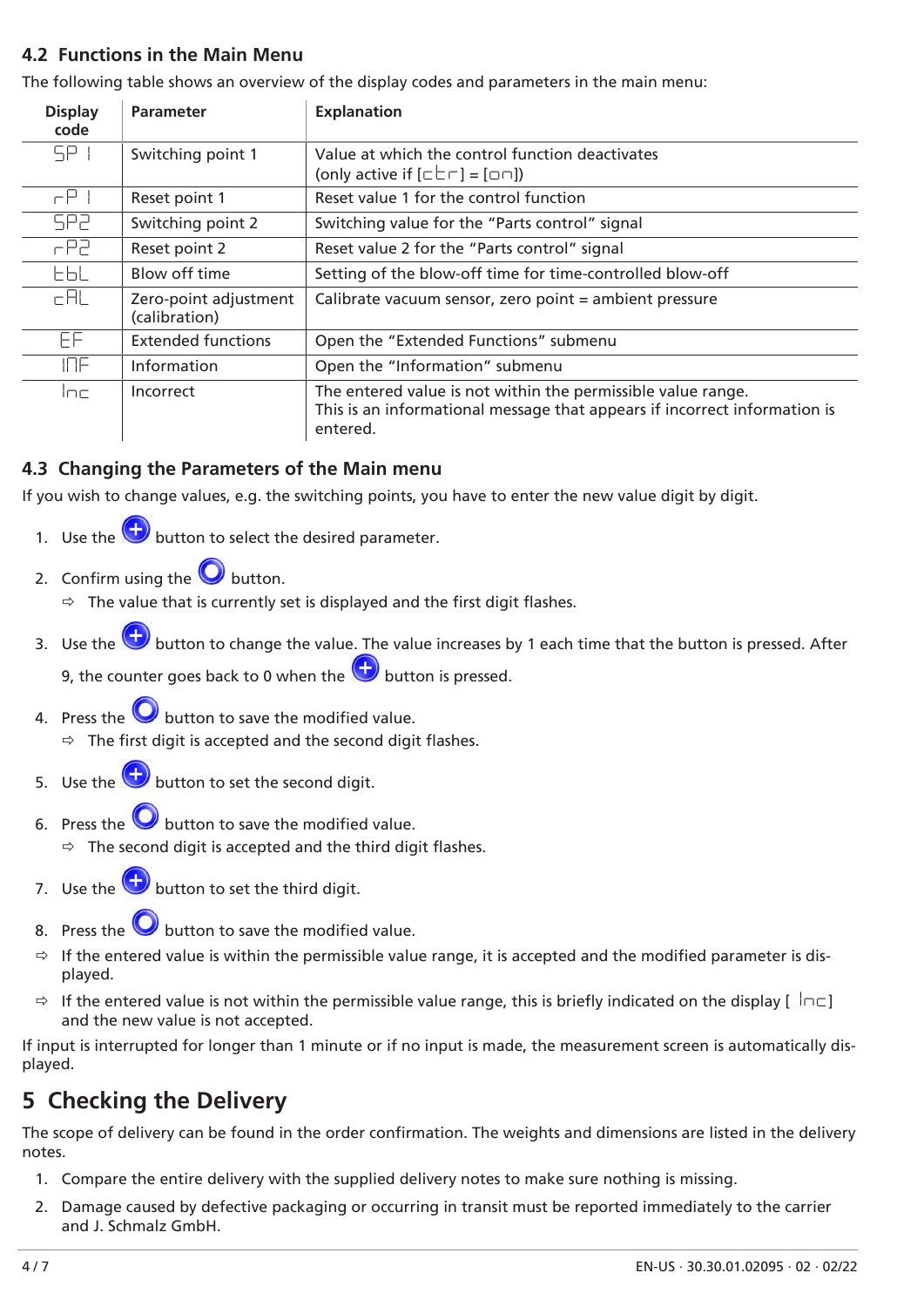# **6 Installation Instructions**



### **ACAUTION**

#### **Improper installation or maintenance**

Personal injury or damage to property

4 During installation and maintenance, make sure that the product is disconnected and depressurized and that it cannot be switched on again without authorization.

For safe installation, the following instructions must be observed:

- Use only the connectors, mounting holes and attachment materials that have been provided.
- Mounting and removal must be performed only when the device is unpressurized and disconnected from the mains.
- Pneumatic and electrical line connections must be securely connected and attached to the product.

# **7 Pneumatic Connection**



#### **CAUTION**

**Compressed air or vacuum in direct contact with the eye**

Severe eye injury

- 4 Wear eye protection
- ▶ Do not look into compressed air openings
- ▶ Do not look into the silencer air stream
- ▶ Do not look into vacuum openings, e.g. suction cups



### **CAUTION**

**Noise pollution due to incorrect installation of the pressure and vacuum connections** Hearing damage

- ▶ Correct installation.
- ▶ Wear ear protectors.

#### **7.1 Connecting the Compressed Air and Vacuum**

 $\triangleright$  Connect the compressed air hose to the connection (1). Connect the vacuum hose to the connection (2). For threaded connectors, the maximum tightening



torque is 1 Nm.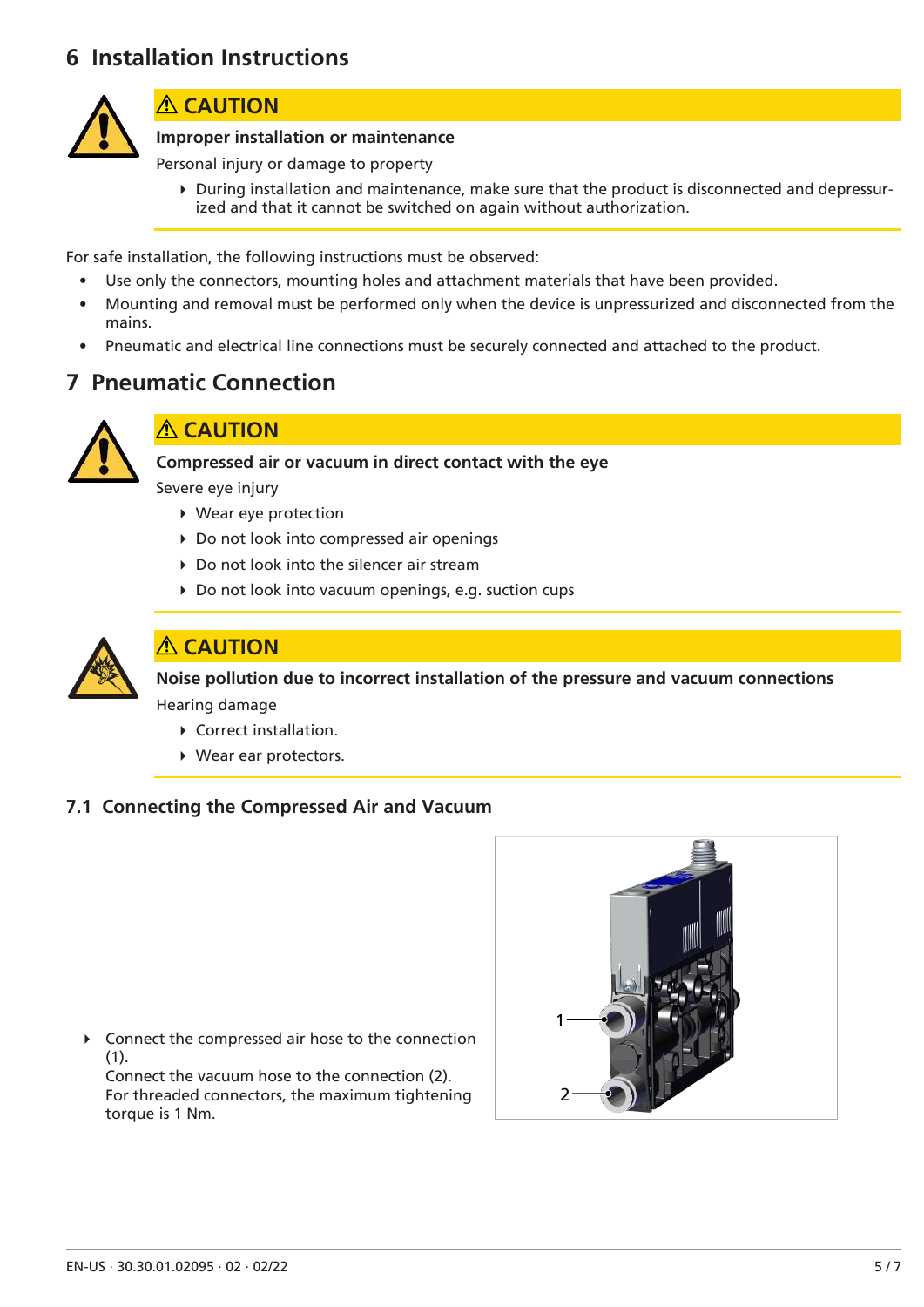# **8 Electrical connection**



#### **CAUTION**

**Changing output signals when the product is switched on or plug is connected**

Personal injury or damage to property!

4 The electrical connection must be performed only by specialists who can evaluate the effects of signal changes on the overall system.

# **NOTE**

### **Incorrect power supply**

Destruction of the integrated electronics

- ▶ Operate the product using a power supply unit with protected extra-low voltage (PELV).
- $\triangleright$  The system must incorporate safe electrical cut-off of the power supply in compliance with EN60204.
- ▶ Do not connect or disconnect the connector under tension and/or when voltage is applied.

The electrical connection supplies the ejector with power and communicates with the controller of the higher-level machine using defined outputs or via IO-Link.

#### **Establish the ejector's electrical connection using plug connector 1 as shown in the figure.**

 $\checkmark$  Provide a connection cable with an M8 6-pole socket (customer's responsibility).



4 Attach the connection cable to the electrical connection point (1) on the ejector, max. tightening torque = hand-tight.

Ensure that the electrical cable does not exceed the maximum length of 20 meters.

#### **8.1 Pin Assignments**

| M8 plug | Pin | Symbol          | Wire color $1$ <sup>1)</sup> | <b>Function</b>                             |
|---------|-----|-----------------|------------------------------|---------------------------------------------|
|         |     | US              | <b>Brown</b>                 | 24 V power supply                           |
|         |     | IN <sub>1</sub> | White                        | "Suction" signal input                      |
| 5       | 3   | <b>GND</b>      | Blue                         | Ground                                      |
| ● 6     | 4   | OUT / CQ        | <b>Black</b>                 | "Parts control" output (SP2) or IO-<br>Link |
|         |     | IN <sub>2</sub> | Gray                         | "Blow-off" signal input                     |
|         | 6   |                 | Pink                         | Not used                                    |

 $1)$  When using a Schmalz connection cable, part no. 21.04.05.00488 (see accessories)